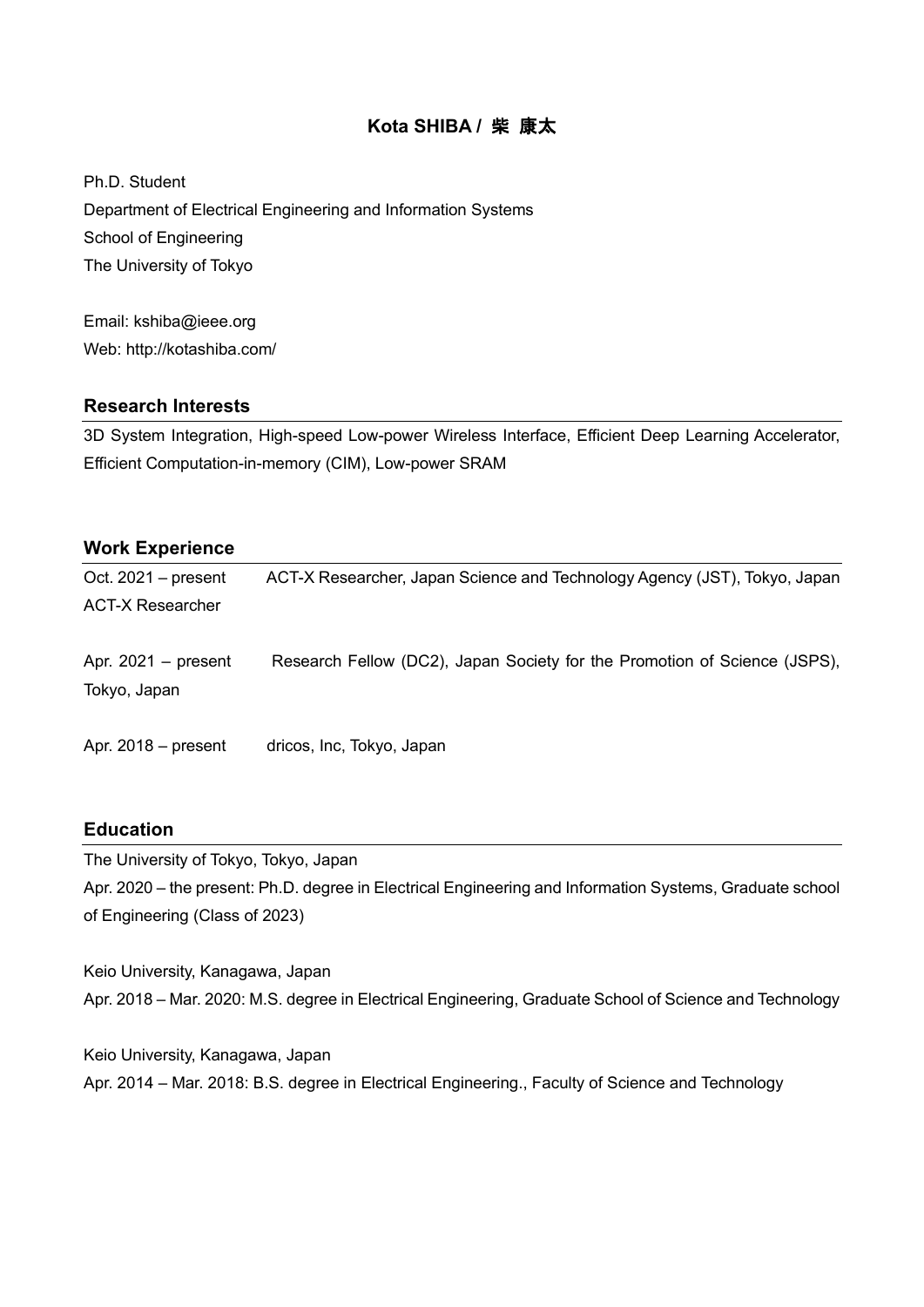# **Publication**

# **Journal Papers**

- 1. R. Miura, S. Shibata, M. Usui, **K. Shiba**, A. Kosuge, M. Hamada, and T. Kuroda, "A bonding-less 5-GHz RFID module using inductive coupling between IC and antenna," JSAP Japanese Journal of Applied Physics (JJAP), vol. 61, no. SC, pp. SC1058, 2022.
- 2. **K. Shiba**, T. Omori, K. Ueyoshi, S. Takamaeda-Yamazaki, M. Motomura, M. Hamada, and T. Kuroda, "A 96-MB 3D-Stacked SRAM Using Inductive Coupling with 0.4-V Transmitter, Termination Scheme and 12:1 SerDes in 40-nm CMOS," *IEEE Transactions on Circuits and Systems-I: Regular Papers (TCAS-I)*, vol. 68, no. 2, pp. 692-703,

Feb. 2021. 3. **K. Shiba**, T. Omori, M. Usui, M. Hamada, and T. Kuroda,

"Area-Efficient Multihop Inductive Coupling Interface for 3D-Stacked Memory With 0.23-V Transmitter and Sub-10-μm Coil Design,"

*IEEE Solid-State Circuits Letters (SSC-L)*, vol. 3, pp. 370-373, 2020.

4. **K. Shiba**, C. Cheng, M. Hamada, and T. Kuroda,

"2.5D integration using inductive-coupling TSV-less miniature interposer achieving 317 Gb/s/mm2, 1.2 pJ/b data-transfer,"

*JSAP Japanese Journal of Applied Physics (JJAP)*, vol. 59, no. SG, pp. SGGL06, Apr. 2020.

5. **K. Shiba**, M. Hamada, and T. Kuroda, "3D system-on-a-chip design with through-silicon-via-less power supply using highly doped silicon via," *JSAP Japanese Journal of Applied Physics (JJAP)*, vol. 59, no. SG, pp. SGGL04, Apr. 2020.

# **International Conference Papers**

- 1. **K. Shiba**, M. Okada, A. Kosuge, M. Hamada, and T. Kuroda, "Polyomino: A 3D-SRAM-Centric Architecture for Randomly Pruned Matrix Multiplication with Simple Rearrangement Algorithm and x0.37 Compression Format," IEEE International New Circuits and Systems Conference (NEWCAS), June 2022.
- 2. **K. Shiba**, T. Omori, K. Ueyoshi, S. Takamaeda-Yamazaki, M. Motomura, M. Hamada, and T. Kuroda, "A 96-MB 3D-Stacked SRAM Using Inductive Coupling with 0.4-V Transmitter, Termination Scheme and 12:1 SerDes in 40-nm CMOS,"

IEEE International Symposium on Circuits and Systems (ISCAS), May 2022.

- 3. T. Omori, **K. Shiba**, A. Kosuge, M. Hamada, and T. Kuroda, "A Physical Verification Methodology for 3D-ICs Using Inductive Coupling," IEEE Electrical Design of Advanced Packaging and Systems (EDAPS), pp. 72-74, Dec. 2021.
- 4. S. Shibata, R. Miura, Y. Sawabe, **K. Shiba**, A. Kosuge, M. Hamada, and T. Kuroda, "A 5-GHz 0.15-mm2 Collision Avoidable RFID Employing Complementary Pass-Transistor Adiabatic Logic with an Inductively Connected External Antenna,"

*IEEE Asian Solid-State Circuits Conference (A-SSCC)*, Nov. 2021, accepted.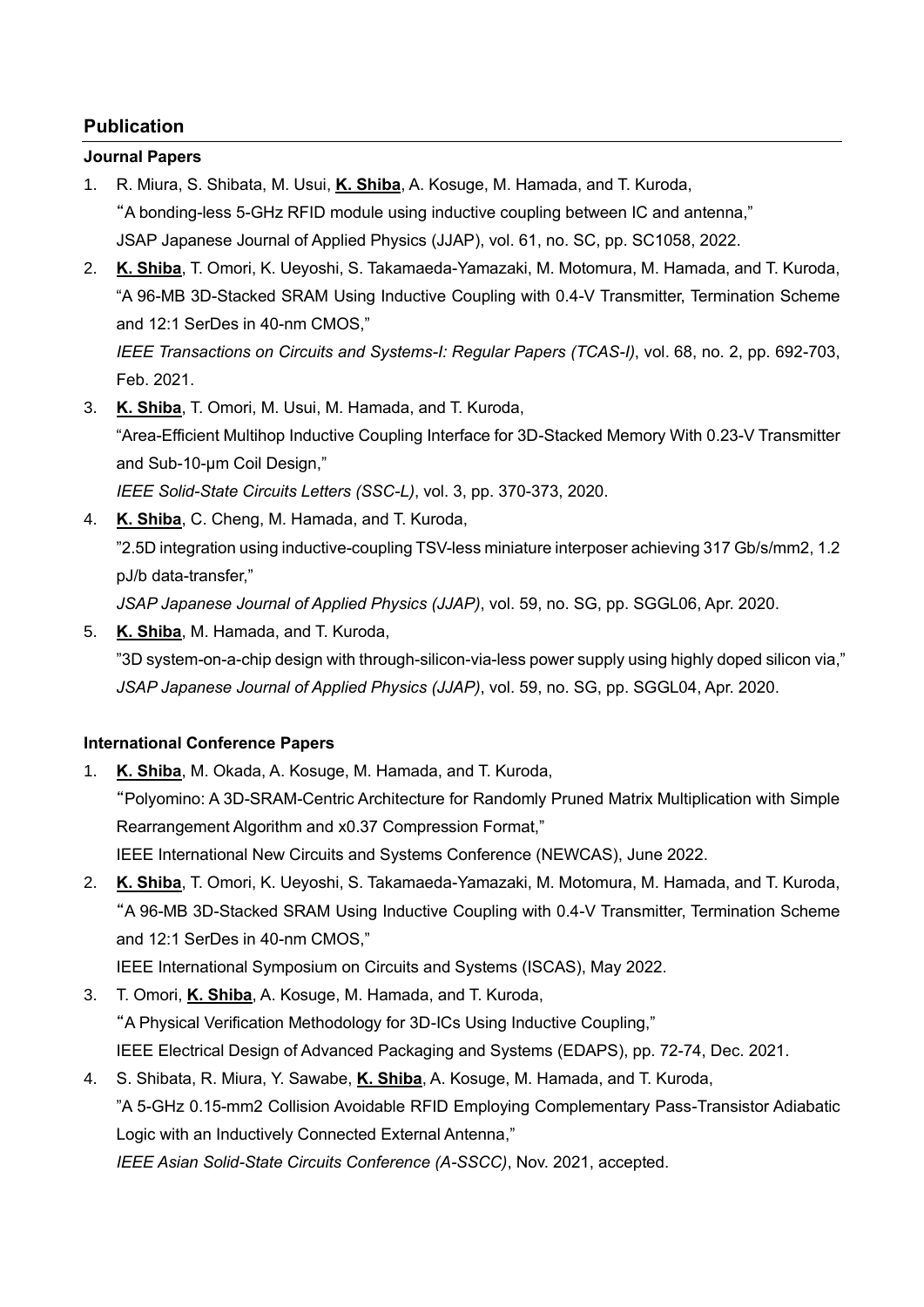- 5. **K. Shiba**, T. Omori, M. Hamada, and T. Kuroda, "Area-Efficient Multi-Hop Inductive Coupling Interface for 3D-Stacked Memory with 0.23-V Transmitter and Sub-10-μm Coil Design," *IEEE European Solid-State Circuits Conference (ESSCIRC)*, Sep. 2021.
- 6. R. Miura, S. Shibata, M. Usui, **K. Shiba**, A. Kosuge, M. Hamada, and T. Kuroda, "A bonding-less 5-GHz RFID module using a 300um x 300um IC chip," *JSAP International Conference on Solid State Devices and Materials (SSDM)*, pp. 686-687, Sep. 2021.
- 7. T. Omori, **K. Shiba**, M. Hamada, and T. Kuroda, "Sub-10-μm Coil Design for Multi-Hop Inductive Coupling Interface," *ACM Asia and South Pacific Design Automation Conference (ASP-DAC)*, pp. 99-100, Jan. 2021.
- 8. **K. Shiba**, T. Omori, M. Hamada, and T. Kuroda, "A 3D-Stacked SRAM Using Inductive Coupling Technology for AI Inference Accelerator in 40-nm CMOS,"

*ACM Asia and South Pacific Design Automation Conference (ASP-DAC)*, pp. 97-98, Jan. 2021.

9. **K. Shiba**, T. Omori, M. Okada, M. Hamada, and T. Kuroda, "Crosstalk Analysis and Countermeasures of High-Density Multi-Hop Inductive Coupling Interface for 3D-Stacked Memory,"

*IEEE Electrical Design of Advanced Packaging and Systems (EDAPS)*, Dec. 2020.

- 10. K. Ando, **K. Shiba**, K. Akatsuka, C. Cheng, T. Arakawa, M. Hamada, and T. Kuroda, "A 50 Mbps/pin 12-input/output 40 nsec Latency Wireless Connector Using a Transmission Line Coupler with Compact SERDES IC in 180 nm CMOS," *IEEE International Conference on Electronics Circuits and Systems (ICECS)*, Nov. 2020.
- 11. **K. Shiba**, T. Omori, K. Ueyoshi, K. Ando, K. Hirose, S. Takamaeda-Yamazaki, M. Motomura, M. Hamada, and T. Kuroda,

"A 3D-Stacked SRAM Using Inductive Coupling with Low-Voltage Transmitter and 12:1 SerDes,"

*IEEE International Symposium on Circuits and Systems (ISCAS)*, Oct. 2020.

12. M. Usui, **K. Shiba**, M. Hamada, and T. Kuroda,

"3D Integration of Ka-band RFIC by Inductive Inter-chip Wireless Communication Using Figure-8 Coils,"

*IEEE Conference on Electrical Performance of Electronic Packaging and Systems (EPEPS)*, Oct. 2020.

13. C. Cheng, **K. Shiba**, M. Hamada, and T. Kuroda,

"2.5D Integration Using Inductive-Coupling TSV-less Miniature Interposer Achieving 317Gb/s/mm2, 1.2pJ/b Data Transfer,"

*JSAP International Conference on Solid State Devices and Materials (SSDM)*, pp. 517-518, Sep. 2019.

14. **K. Shiba**, M. Hamada, and T. Kuroda,

"3D SoC Design with TSV-less Power Supply Employing Highly Doped Silicon Via,"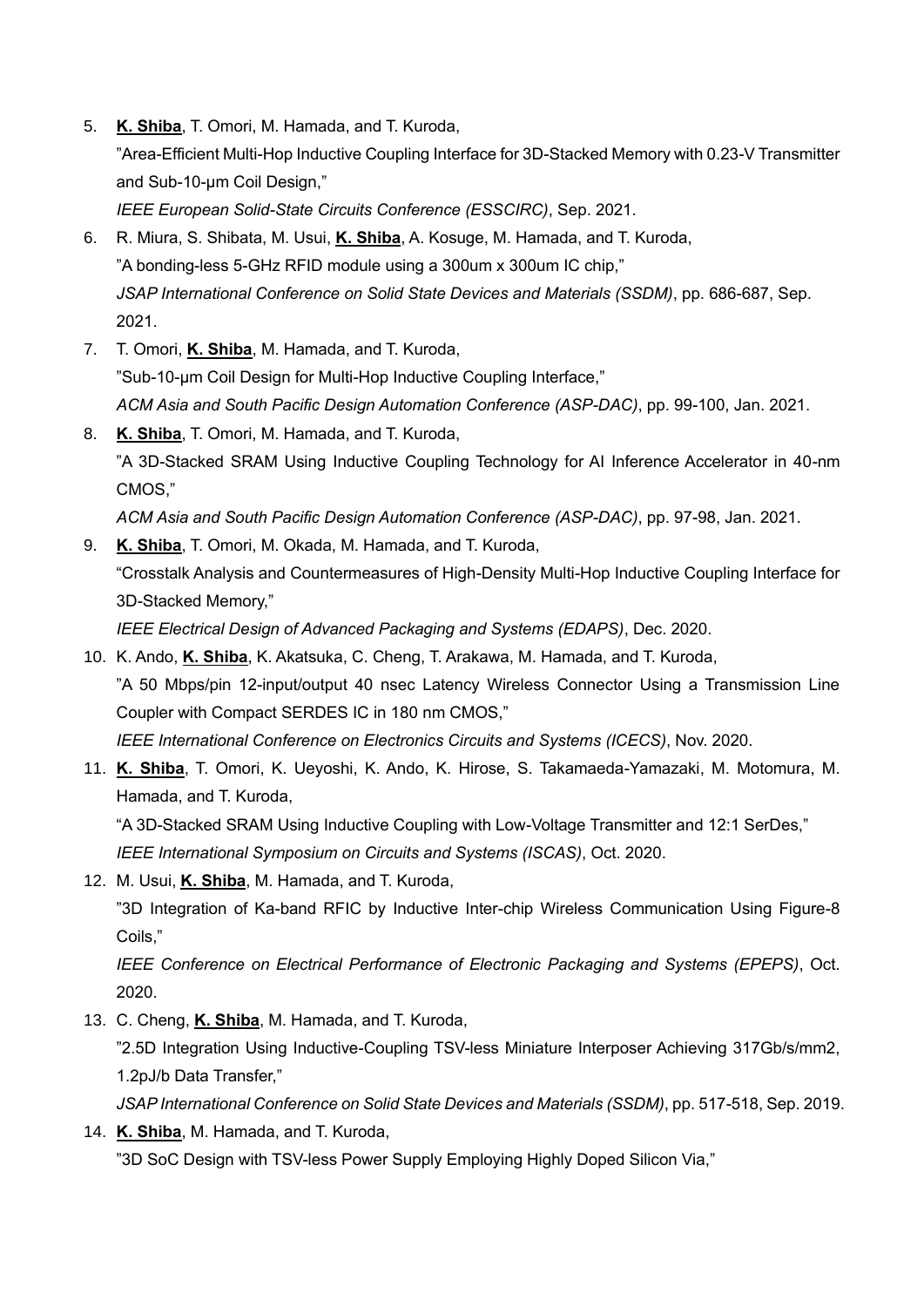*JSAP International Conference on Solid State Devices and Materials (SSDM)*, pp. 515-516, Sep. 2019.

### **Domestic Conference Papers**

1. 柴康太, 宮田知輝, 門本淳一郎, 天野英晴, 黒田忠広, "ThruChip Interface の設計自動化," 情報処理学会 全国大会, Mar. 2018.

#### **Lectures**

1. 柴康太, 小菅敦丈, 濱田基嗣, 黒田忠広, "[招待講演] 三次元積層 SRAM と近接場無線接続技術," 電子情報通信学会(IEICE) 集積回路研究会(ICD) メモリ技術と集積回路技術一般, Apr. 2022.

#### **Research Grants (both promoted by the Japanese government)**

- 1. JST ACT-X, PI, Efficient Architecture of 3D-Stacked AI Chips, 4,500,000 JPY, Oct. 2021 Mar. 2024, Grant Number JPMJAX210A
- 2. JSPS KAKENHI, PI, TSV-less 3D-Stacked SRAM, 1,700,000 JPY, Apr. 2021 Mar. 2023, Grant Number 21J11729

#### **Award**

- 1. Highlights of 2020, The Japan Society of Applied Physics, Apr. 2021.
- 2. IEEE ICECS 2020 Best Student Paper Award, IEEE ICECS, Nov. 2020.
- 3. JJAP Spotlights Paper, The Japan Society of Applied Physics, Apr. 2020.
- 4. IEEJ Tokyo Branch Student Encouragement Award 2018, The Institute of Electrical Engineers of Japan, Mar. 2018.

# **Skills**

#### **CAD Tools**

Cadence Virtuoso (custom circuit design), Cadence Spectre (custom circuit simulation), Keysight Momentum (3D Electromagnetic simulation), Synopsys Design Compiler (digital synthesis), Synopsys IC Compiler II (digital automatic place & route), Synopsys HSPICE (custom circuit simulation), Quadcept (PCB design)

# **Programming**

Verilog, C, Python

# **Knowledge**

Analog / Digital / Memory Circuits